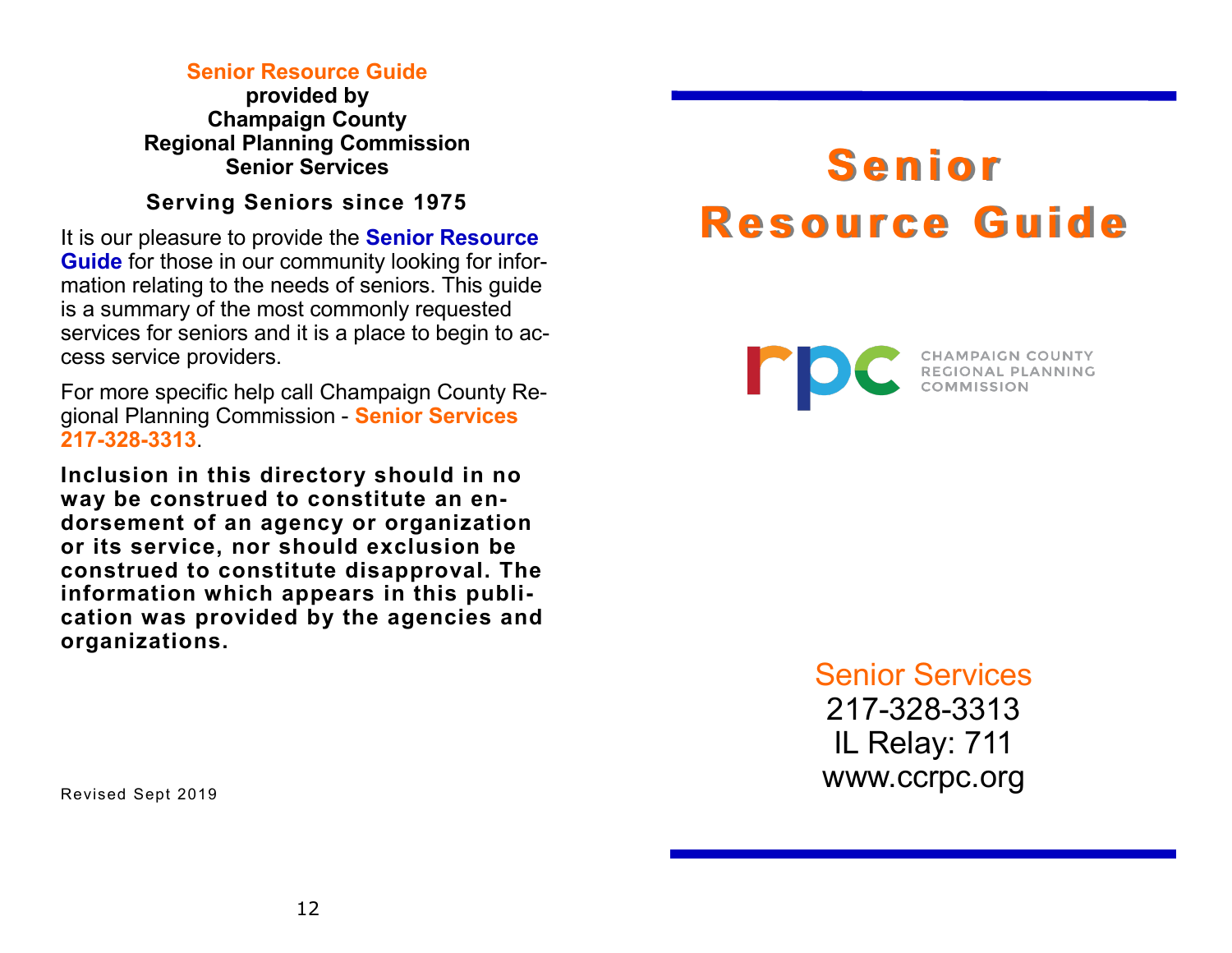# **TABLE OF CONTENTS**

| <b>ADULT DAY SERVICES</b>           | 3                        |
|-------------------------------------|--------------------------|
| <b>CARE IN THE HOME</b>             | 3                        |
| <b>DENTAL</b>                       | 3                        |
| <b>DISABILITY SERVICES</b>          | 3                        |
| EDUCATIONAL RESOURCES               | $\overline{\mathcal{A}}$ |
| <b>EMERGENCY SERVICES</b>           | 4                        |
| <b>EMPLOYMENT</b>                   | 4                        |
| EQUIPMENT—MEDICAL                   | 5                        |
| <b>FINANCIAL ASSISTANCE</b>         | 5                        |
| FOOD/MEAL/NUTRITION                 | 5                        |
| <b>HEALTH/HEALTH INSURANCE</b>      | 6                        |
| HOME REPAIRS, SAFETY, INSPECTION    | 6                        |
| <b>HOUSING OPTIONS</b>              | $\overline{7}$           |
| <b>INFORMATION &amp; ASSISTANCE</b> | $\overline{7}$           |
| <b>LEGAL ASSISTANCE</b>             | 8                        |
| <b>MENTAL HEALTH SERVICES</b>       | 8                        |
| <b>SOCIAL SECURITY</b>              | 8                        |
| TRANSPORTATION                      | 8                        |
| <b>VETERANS SERVICES</b>            | 9                        |
| <b>VOLUNTEER SERVICES</b>           | 10                       |
|                                     |                          |

# OTHER CONTACTS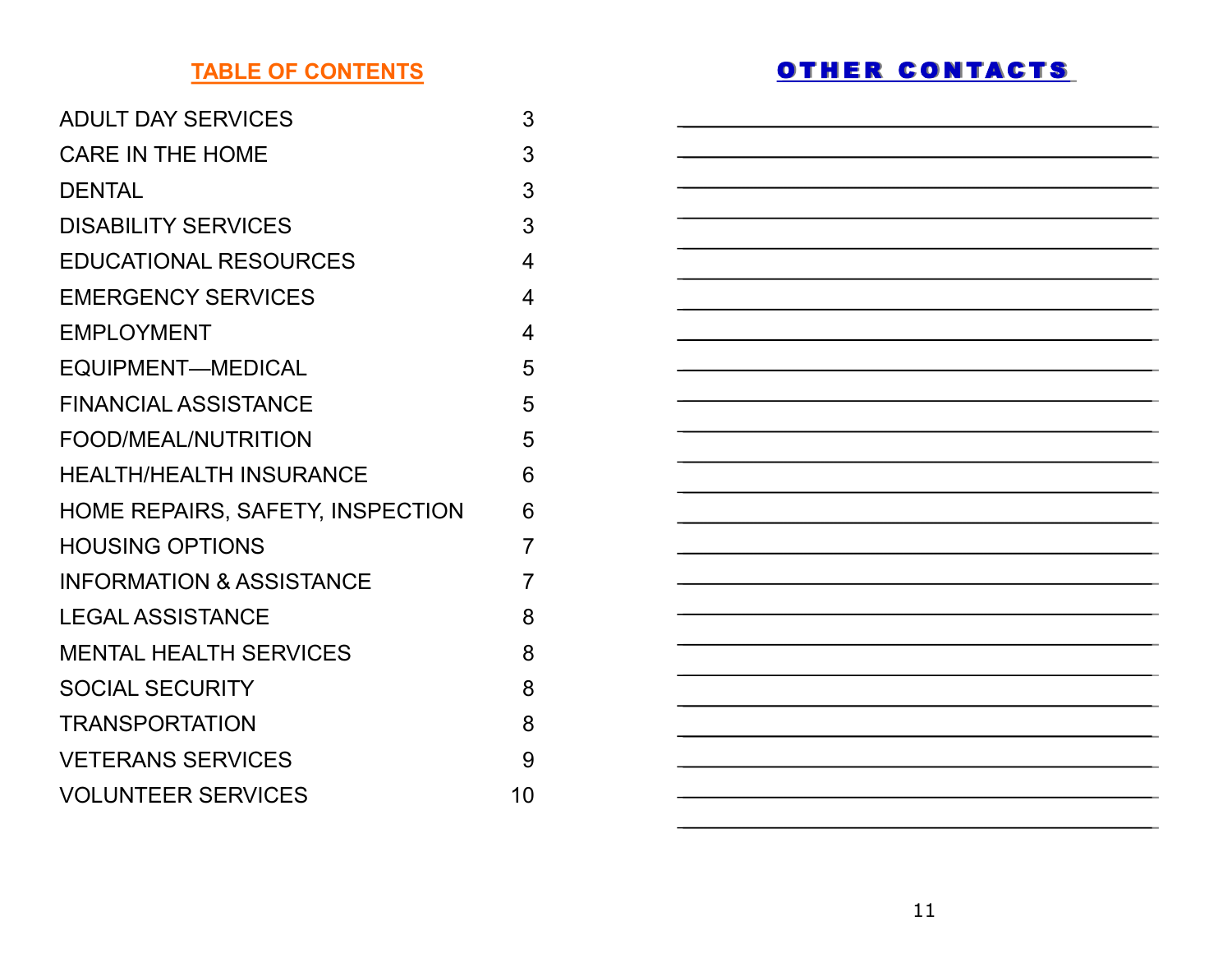# **VOLUNTEER SERVICES**

CUVolunteer.org

Faith in Action 337-2022

Retired and Senior Volunteer Program (RSVP) 359-6500

### **ADULT DAY SERVICES**

| <b>Adult Day Care</b>                |          |
|--------------------------------------|----------|
| <b>Champaign County Nursing Home</b> | 384-3784 |
| Circle of Friends                    | 359-7937 |
| Illinois Knights Templar Home        | 379-2116 |

### **CARE IN THE HOME**

| Caregiver Advisor,<br><b>Senior Resource Center</b>                            | 352-5100 |
|--------------------------------------------------------------------------------|----------|
| <b>Regional Planning Commission (RPC)</b><br>Senior Services (list of options) | 328-3313 |
| Care Horizon                                                                   | 384-3360 |

### **DENTAL**

| <b>Champaign County Health Care</b><br>Consumers             | 352-6533 |
|--------------------------------------------------------------|----------|
| <b>Promise Healthcare</b><br><b>Dental Clinic</b>            | 403-5477 |
| <b>Parkland Dental Clinic</b><br>Cleaning free to adults 60+ | 351-2221 |

#### **DISABILITY SERVICES**

| <b>Division of Rehabilitation Services</b> | 278-3500 |
|--------------------------------------------|----------|
| <b>People Assuming Control</b>             |          |
| of their Environment (PACE)                | 344-5433 |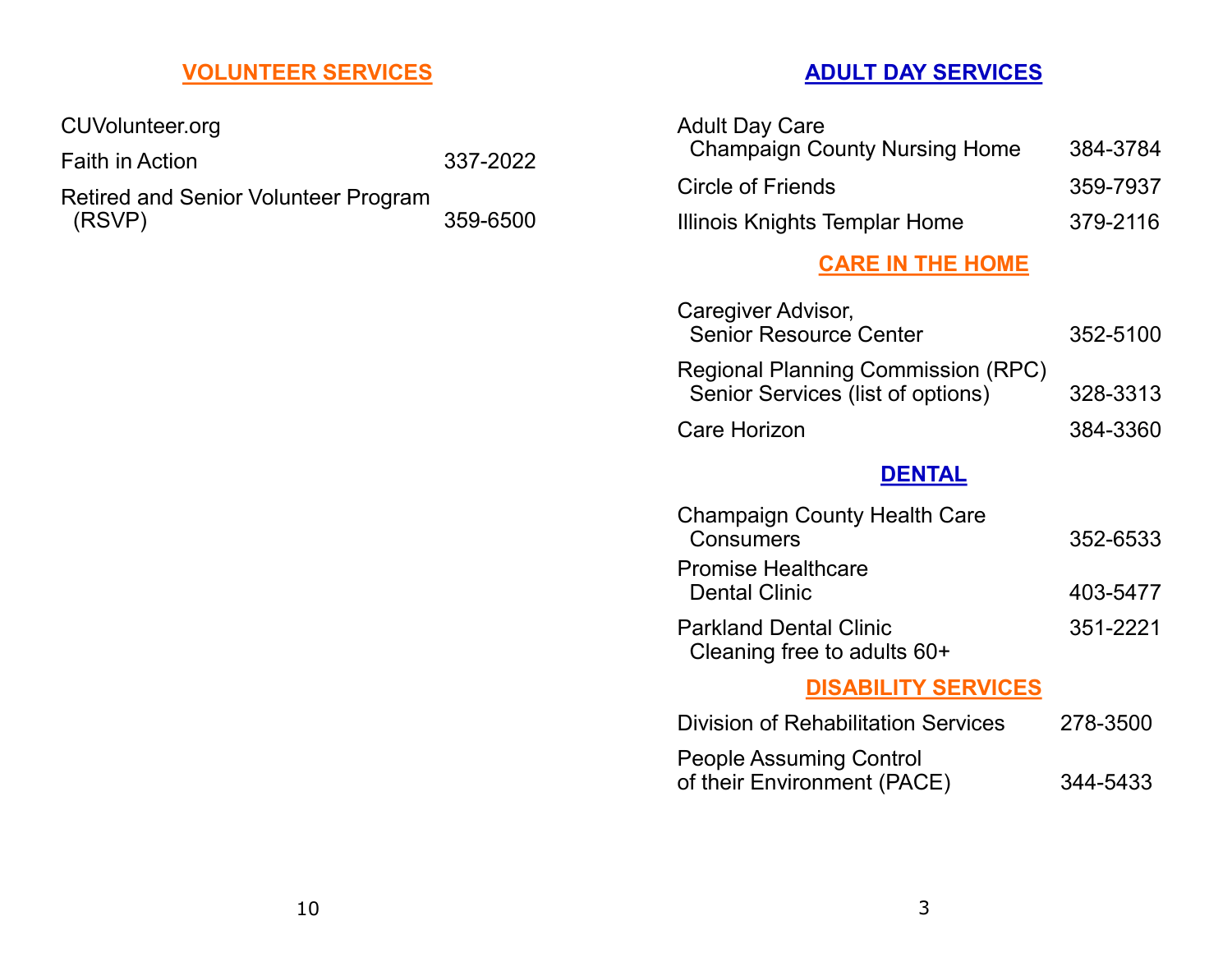# **EDUCATIONAL RESOURCES**

| PACE (low vision & hearing impaired) | 344-5433 |
|--------------------------------------|----------|
| <b>Parkland College</b>              | 351-2200 |
| <b>Senior Resource Center</b>        | 352-5100 |
| Urbana Adult Education               | 384-3530 |
| University of Illinois Extension     | 333-7672 |

# **EMERGENCY SERVICES**

| Ambulance:                                                      |              |  |
|-----------------------------------------------------------------|--------------|--|
| <b>Carle Arrow</b>                                              | 337-3911     |  |
| Pro (OSF Heart of Mary                                          |              |  |
| <b>Medical Center)</b>                                          | 337-2911     |  |
| <b>Hospital Emergency:</b>                                      |              |  |
| <b>Carle Foundation</b>                                         | 383-3313     |  |
| <b>Presence Covenant</b>                                        | 337-2131     |  |
| <b>Behavioral/Mental Health</b>                                 |              |  |
| <b>Community Elements Crisis Line</b>                           | 359-4141     |  |
| <b>Elder Abuse</b> (including neglect & financial exploitation) |              |  |
| <b>Senior Resource Center</b>                                   | 352-5100     |  |
| <b>Statewide Hotline</b>                                        | 866-800-1409 |  |
| <b>TTY</b>                                                      | 800-544-5304 |  |
| EMPI OYMENT                                                     |              |  |

#### **EMPLOYMENT**

| <b>Experience Works</b>                    | 800-368-7569 |
|--------------------------------------------|--------------|
| Paid positions for non-traditional workers |              |
| Illinois WorkNet                           | 278-5700     |

| <b>Center for Youth and Family Solutions</b>             |              |
|----------------------------------------------------------|--------------|
| Tolono                                                   | 689-1427     |
| <b>C-CARTS (Champaign County)</b>                        | 344-4287     |
| <b>CRIS Healthy-Aging Center</b>                         |              |
| (Medicaid-insured for                                    |              |
| <b>Champaign County)</b>                                 | 217-355-1543 |
| <b>CRIS Rural Transit (Vermilion County)</b>             | 344-4287     |
| <b>Faith in Action</b>                                   | 337-2778     |
| Mass Transit District (MTD)                              | 384-8188     |
| <b>Senior Resource Center</b>                            | 352-5100     |
| <b>TRIP</b>                                              | 855-477-8747 |
| <b>Veteran Transportation</b><br>(Champaign to Danville) | 424-1376     |
|                                                          |              |

#### **VETERANS SERVICES**

| Illinois Department of Veterans Affairs<br>278-3388 or 278-3392<br>Urbana |              |
|---------------------------------------------------------------------------|--------------|
| Illinois Veterans Care                                                    | 877-483-8779 |
| <b>Veteran's Assistance Commission</b>                                    | 819-3556     |
| <b>Veterans Hotline</b>                                                   | 800-382-3000 |
| <b>Veterans Suicide Hotline</b>                                           | 800-273-8255 |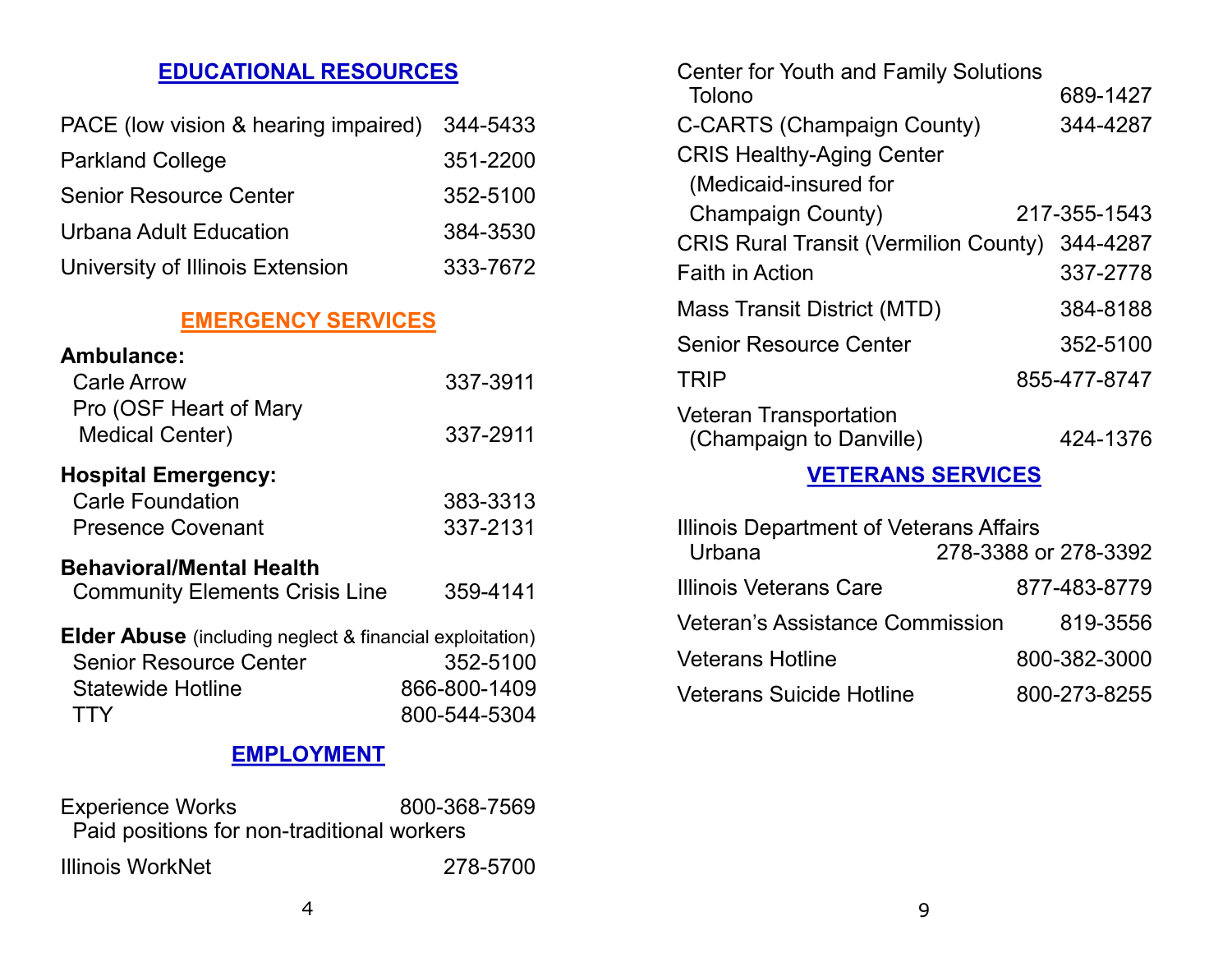# **LEGAL ASSISTANCE**

Land of Lincoln Legal Assistance Foundation Local 356-1351<br>
Toll Free 300-747-5523 800-747-5523

(See yellow pages under ElderLaw Attorney)

#### **MENTAL HEALTH/ SUBSTANCE ABUSE SERVICES**

| <b>Crisis Line</b>                                                     | 359-4141 |
|------------------------------------------------------------------------|----------|
| <b>The Pavilion Behavioral</b><br><b>Health System</b>                 | 373-1700 |
| <b>Center for Youth and Family Solutions</b><br><b>Senior Outreach</b> | 352-5179 |
| <b>Center for Youth and Family Solutions</b><br>Good Samaritan program | 689-1427 |
| Rosecrance                                                             | 398-8080 |
| **See yellow pages under Counseling Services,<br>Counselors            |          |

#### **SOCIAL SECURITY**

| Local            | 1-877-819-2593 |
|------------------|----------------|
| <b>Toll Free</b> | 1-800-772-1213 |

#### **TRANSPORTATION**

| Ambulance                      |          |
|--------------------------------|----------|
| <b>Carle Arrow</b>             | 337-3911 |
| <b>PRO (Presence Covenant)</b> | 337-2912 |
| A Precious Cargo Carrier       | 419-5872 |

# **EQUIPMENT-MEDICAL**

| Apria Healthcare                     | 356-7900 |
|--------------------------------------|----------|
| <b>Carle Medical Supply</b>          | 383-3487 |
| Huey's Home Medical                  | 356-4839 |
| <b>MedServe Equipment Corp</b>       | 355-7971 |
| <b>National Seating and Mobility</b> | 355-1399 |
| PACE (Loan Closet)                   | 344-5433 |
| <b>United Access</b>                 | 398-1188 |

#### **FINANCIAL ASSISTANCE PROGRAMS**

| <b>LIHEAP (Low Income Home Energy</b><br>Assistance Program)           | 384-1226 |
|------------------------------------------------------------------------|----------|
| IL. Dept. of Human Services<br>Medicaid (assistance for medical needs) |          |
| <b>SNAP (Food Stamps/LINK)</b>                                         | 278-5605 |
| <b>Salvation Army</b>                                                  | 373-7827 |
| License Plate Sticker Discount program                                 |          |
| <b>Regional Planning Commission</b>                                    | 328-3313 |
| <b>CRIS Healthy-Aging Center</b>                                       | 355-1543 |

#### **FOOD/MEALS/NUTRITION**

| <b>Community Service Center of Northern</b> |          |
|---------------------------------------------|----------|
| <b>Champaign County</b>                     | 893-1530 |
| <b>Food for Seniors</b>                     | 352-5100 |
| <b>SNAP (Food Stamps/LINK)</b>              | 278-5605 |
| Meals on Wheels                             | 352-5100 |